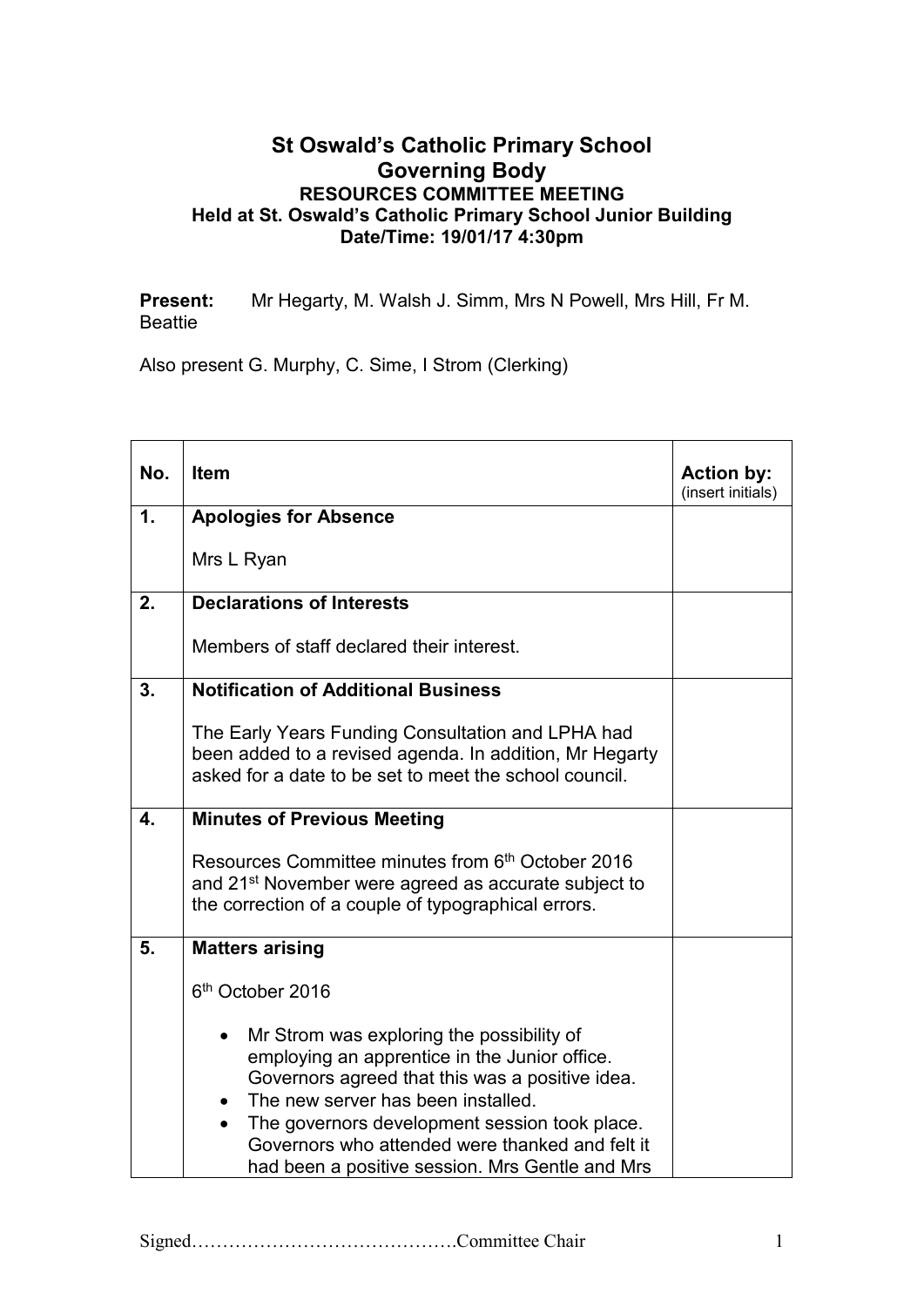| Governors were surprised at this as they felt that<br>they had gone above and beyond what was<br>expected of them in ensuring that no-one was<br>financial worse off due to the restructure for a 2<br>year period. Mr Hegarty explained that a response<br>to the letter had been written stating that the time<br>frame for putting in a grievance about the<br>restructure had lapsed.                                                                                                                                                                                                                                                                                                                                                                                                                                                                                                                                                                                                                                                                                                                                                                                                                                                                                                                                     | $\bullet$<br>21 <sup>st</sup> November 2016 |
|-------------------------------------------------------------------------------------------------------------------------------------------------------------------------------------------------------------------------------------------------------------------------------------------------------------------------------------------------------------------------------------------------------------------------------------------------------------------------------------------------------------------------------------------------------------------------------------------------------------------------------------------------------------------------------------------------------------------------------------------------------------------------------------------------------------------------------------------------------------------------------------------------------------------------------------------------------------------------------------------------------------------------------------------------------------------------------------------------------------------------------------------------------------------------------------------------------------------------------------------------------------------------------------------------------------------------------|---------------------------------------------|
| 6.<br><b>Finance Update</b><br>Mr Strom tabled a budget monitoring report. Again, the<br>cost of supply teachers was highlighted. Staff absence<br>had been a problem as would be discussed later in the<br>agenda. Governors asked about the overspend in ICT<br>and asked if this included the additional commitment<br>that they had agreed at the previous meeting? It was<br>confirmed that the expenditure on the new laptops had<br>not been included in the current figures. Additional<br>expenditure included the infrastructure for connecting the<br>two networks and the start of a new broadband provision.<br>It was also identified that the cost of printer cartridges<br>had been a factor and would be discussed later in the<br>agenda.<br>Governors noted that the catering income was much<br>higher than had been anticipated but the expenditure<br>was lower than budgeted. It was explained that the City<br>Council catering invoices were termly and there were still<br>two invoices outstanding of up to £35,000 each. The<br>increase in income indicated that the sales were up in<br>the juniors compared to previous years as the charge per<br>meal had stayed the same.<br>Mrs Strom commented that the carry forward from the<br>two closed accounts had still not been forwarded to the |                                             |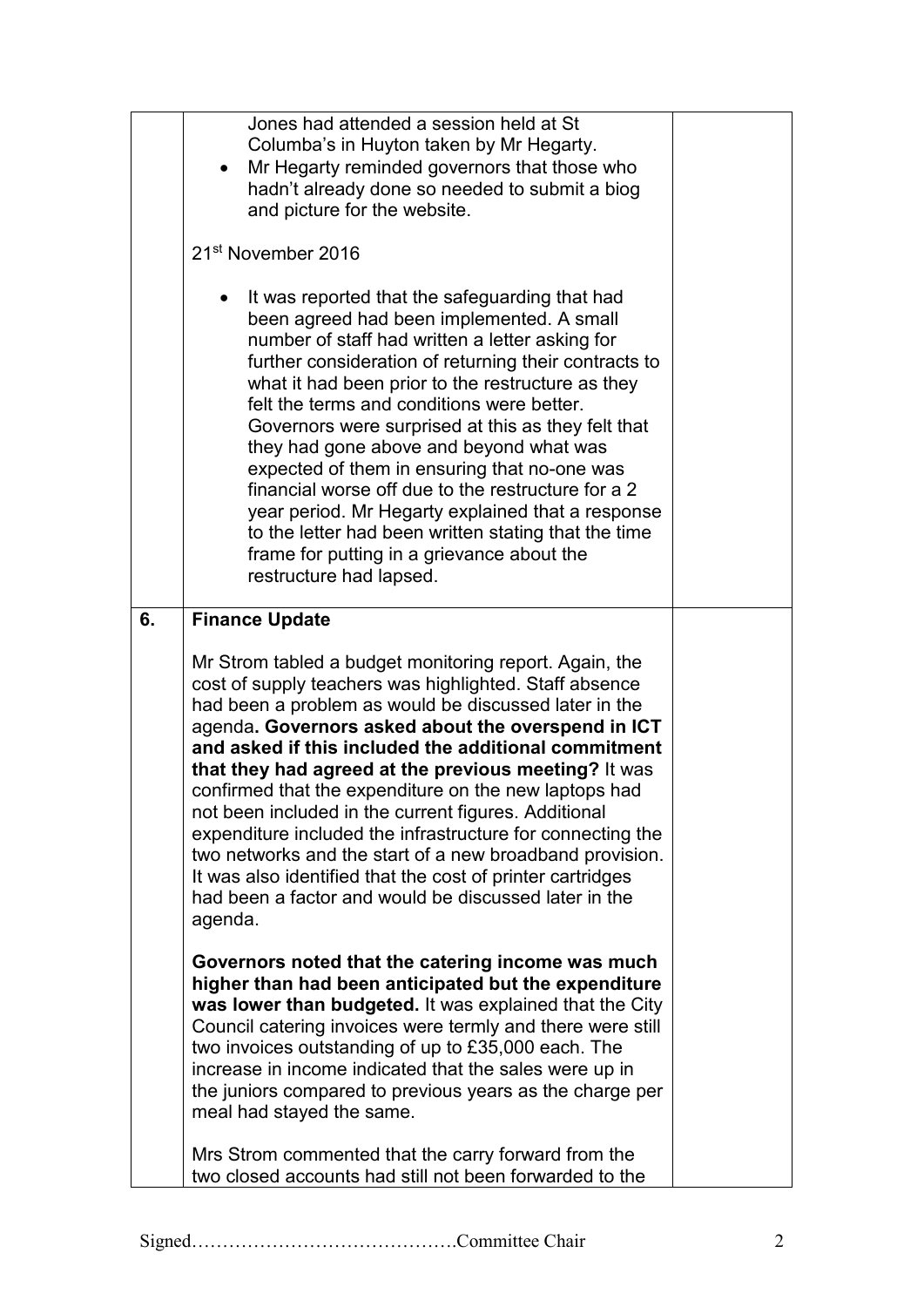| <b>IS</b> |
|-----------|
|           |
|           |
|           |
|           |
|           |
|           |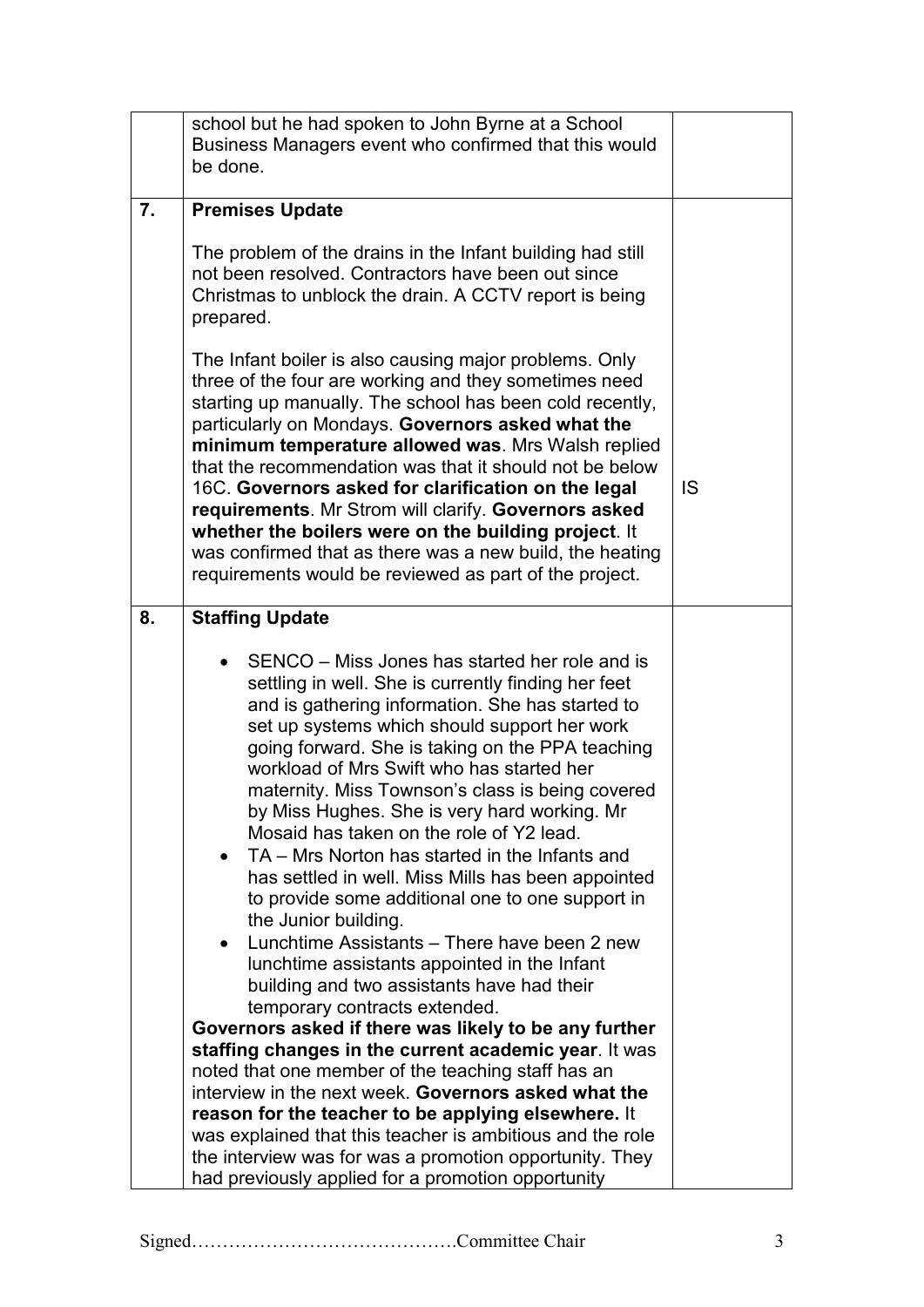| internally and been a very good candidate.                                                                                                                                                                                                                                                                                                                                                                                                                                                                                                                                                                                                                                                                                                                                                                                                                                                                                                                                                                                                                                                                                                                                                                                                                                                                                                                                                                                                                                                                                                                                                                                                                                                                                                                                                                                                                                                                                                    |                 |
|-----------------------------------------------------------------------------------------------------------------------------------------------------------------------------------------------------------------------------------------------------------------------------------------------------------------------------------------------------------------------------------------------------------------------------------------------------------------------------------------------------------------------------------------------------------------------------------------------------------------------------------------------------------------------------------------------------------------------------------------------------------------------------------------------------------------------------------------------------------------------------------------------------------------------------------------------------------------------------------------------------------------------------------------------------------------------------------------------------------------------------------------------------------------------------------------------------------------------------------------------------------------------------------------------------------------------------------------------------------------------------------------------------------------------------------------------------------------------------------------------------------------------------------------------------------------------------------------------------------------------------------------------------------------------------------------------------------------------------------------------------------------------------------------------------------------------------------------------------------------------------------------------------------------------------------------------|-----------------|
| • TA Grievance – Governors noted that they had<br>received a letter from 8 or 9 TA's regarding the<br>safeguarding arrangements as discussed earlier<br>in the agenda.<br>Overpayment - A member of staff who was<br>overpaid due to an error by the payroll provider is<br>meeting with Mrs Walsh, Mr Strom and HR next<br>week. Mrs Walsh and HR are also meeting that<br>date with a member of staff on long-term absence.<br>They hope to discuss a phased return.<br>Mrs Hyland and Mr Reilly are currently required to<br>use their personal vehicles to perform duties of<br>their role. It was discussed about whether mileage<br>should be paid to all staff who use their vehicles to<br>get to training etc. It was agreed that as the role of<br>Family Liaison Officer particularly required use of<br>a vehicle on a regular basis, that a regular<br>payment would be appropriate to cover a<br>proportion of wear and tear, insurance and fuel<br>costs. Governors agreed that a figure of up to<br>£500 per year was reasonable and asked Mr<br>Strom to identify the most appropriate way of<br>providing the payment effective from 1 <sup>st</sup> April<br>2017.<br>Staff absence – Mrs Murphy and Miss Sime<br>presented a report showing the levels of staff<br>absence. It highlighted the reason why there was<br>so much spending on supply costs this financial<br>year. Covering lessons had become a real<br>problem. A governor commented that it was<br>difficult to promote the importance of attendance<br>to the pupils if the staff didn't lead by example. Mr<br>Hegarty agreed that he would meet with senior<br>leaders to discuss the issue.<br>Performance Management - Mrs Walsh provided<br>a summary report to the governors on the current<br>state of the performance management cycle. The<br>report showed the anonymised results of the latest<br>round of lesson observations. There were no | <b>IS</b><br>TН |
| lessons that did not include some good or                                                                                                                                                                                                                                                                                                                                                                                                                                                                                                                                                                                                                                                                                                                                                                                                                                                                                                                                                                                                                                                                                                                                                                                                                                                                                                                                                                                                                                                                                                                                                                                                                                                                                                                                                                                                                                                                                                     |                 |
| outstanding elements. There were a number of<br>lessons that were good but with some requires<br>improvement. It was noted that there were 10                                                                                                                                                                                                                                                                                                                                                                                                                                                                                                                                                                                                                                                                                                                                                                                                                                                                                                                                                                                                                                                                                                                                                                                                                                                                                                                                                                                                                                                                                                                                                                                                                                                                                                                                                                                                 |                 |
| NQT's and some of the lessons from them were in<br>the good category. Governors were please to note<br>the consistently good assessment in almost all of<br>KS1. EYFS was improving and most of the                                                                                                                                                                                                                                                                                                                                                                                                                                                                                                                                                                                                                                                                                                                                                                                                                                                                                                                                                                                                                                                                                                                                                                                                                                                                                                                                                                                                                                                                                                                                                                                                                                                                                                                                           |                 |
| lessons observed were on the cusp of being good                                                                                                                                                                                                                                                                                                                                                                                                                                                                                                                                                                                                                                                                                                                                                                                                                                                                                                                                                                                                                                                                                                                                                                                                                                                                                                                                                                                                                                                                                                                                                                                                                                                                                                                                                                                                                                                                                               |                 |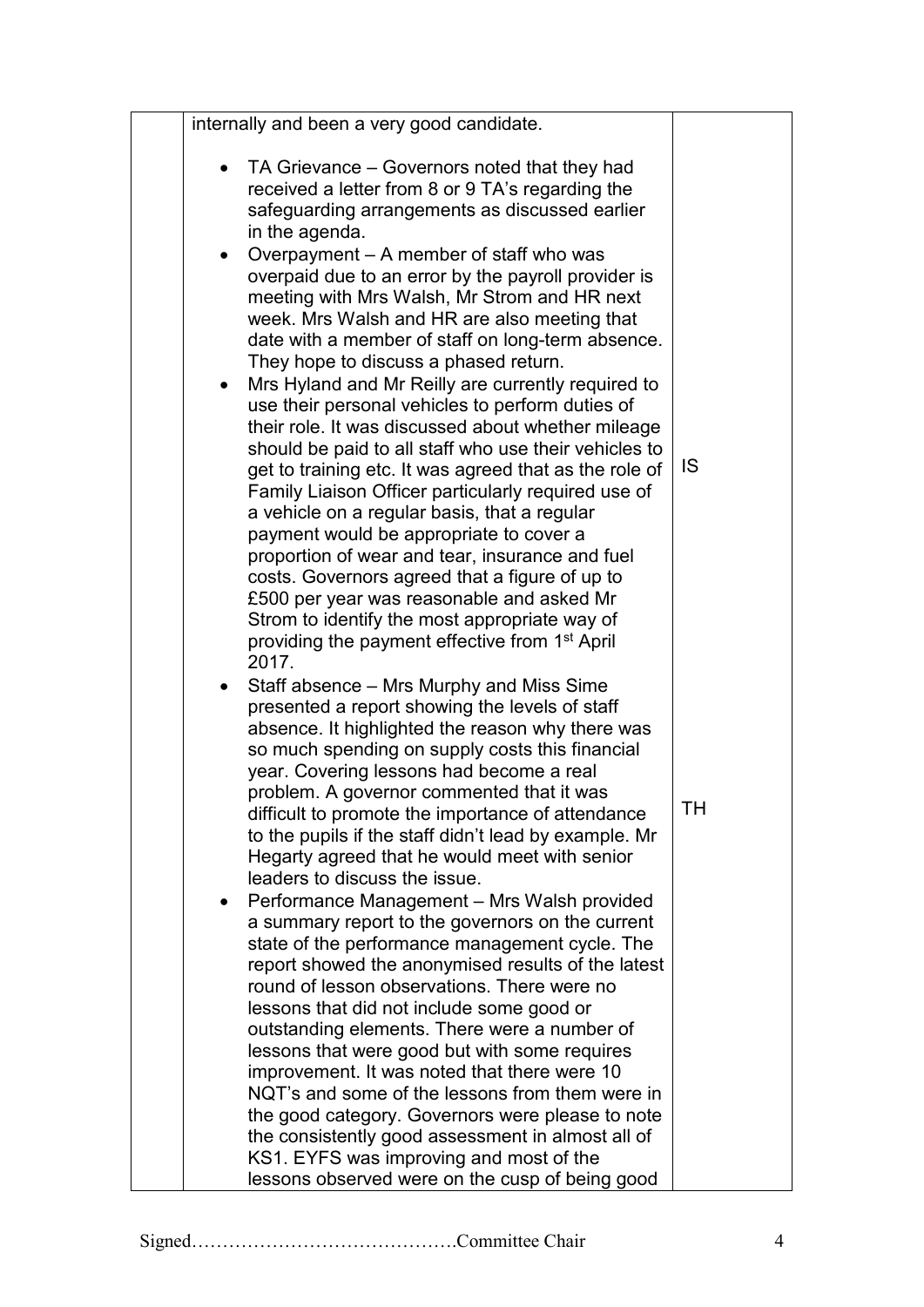|    | or better                                                                                                                                                                                                                                                                                                                                                                                                                                                                                                                                                                                                                                                                                                                                                                                                                                                                                                                                                                                                                                                                                                                                                                                                                                                                                                                                          |  |
|----|----------------------------------------------------------------------------------------------------------------------------------------------------------------------------------------------------------------------------------------------------------------------------------------------------------------------------------------------------------------------------------------------------------------------------------------------------------------------------------------------------------------------------------------------------------------------------------------------------------------------------------------------------------------------------------------------------------------------------------------------------------------------------------------------------------------------------------------------------------------------------------------------------------------------------------------------------------------------------------------------------------------------------------------------------------------------------------------------------------------------------------------------------------------------------------------------------------------------------------------------------------------------------------------------------------------------------------------------------|--|
|    | Requests from staff<br>Mrs Norton – Her sister is getting married<br>$\circ$<br>and would like to take the 16 <sup>th</sup> June as<br>special leave. This was pre-booked before<br>she was employed. Governors agreed.<br>Mrs Walsh and Miss Walsh – They have<br>$\circ$<br>requested to take 26 <sup>th</sup> May as special leave<br>prior to Miss Walsh's wedding at half term.<br>Governors agreed and sent their best<br>wishes to Miss Walsh.<br>Mrs Cope – She has requested for a<br>$\circ$<br>variation in her contract when she returns<br>from maternity leave around Easter. She<br>has asked if she can work for 2 days per<br>week, preferably 2 consecutive days.<br>Governors agreed but Mrs Walsh was to                                                                                                                                                                                                                                                                                                                                                                                                                                                                                                                                                                                                                       |  |
|    | decide which two days would be best for<br>the school.                                                                                                                                                                                                                                                                                                                                                                                                                                                                                                                                                                                                                                                                                                                                                                                                                                                                                                                                                                                                                                                                                                                                                                                                                                                                                             |  |
| 9. | <b>Planned Expenditure</b><br>Miss Sime and Mrs Murphy provided 3 quotes for the<br>laptops and trollies for the Infant building for<br>consideration. The installation costs were detailed in the<br>quote from MGL but not in the quotes from the other two<br>suppliers. Governors asked for the set up costs from<br>Liverpool IT Services to be clarified and agreed to their<br>quote subject to the set up costs being included.<br>Governors asked about the state of the laptops in the<br>Junior building. It was noted that they would need<br>replacing in the very near future. Governors agreed that<br>the order should be doubled with a second set being<br>placed in the Junior building.<br>Mrs Walsh informed governors that a major investment<br>had been made in geography this year including new<br>equipment including globes and maps.<br>Fr Mark informed the governors that there was to be a<br>major re-write n Come and See ready for September and<br>the current books may become obsolete.<br>There was a discussion about the use of printing facilities<br>in the Junior building. Currently each classroom has a<br>printer. However, the cost of cartridges for these printers<br>is starting to escalate. It was agreed that it was beneficial<br>for teachers to be able to print conveniently but it was |  |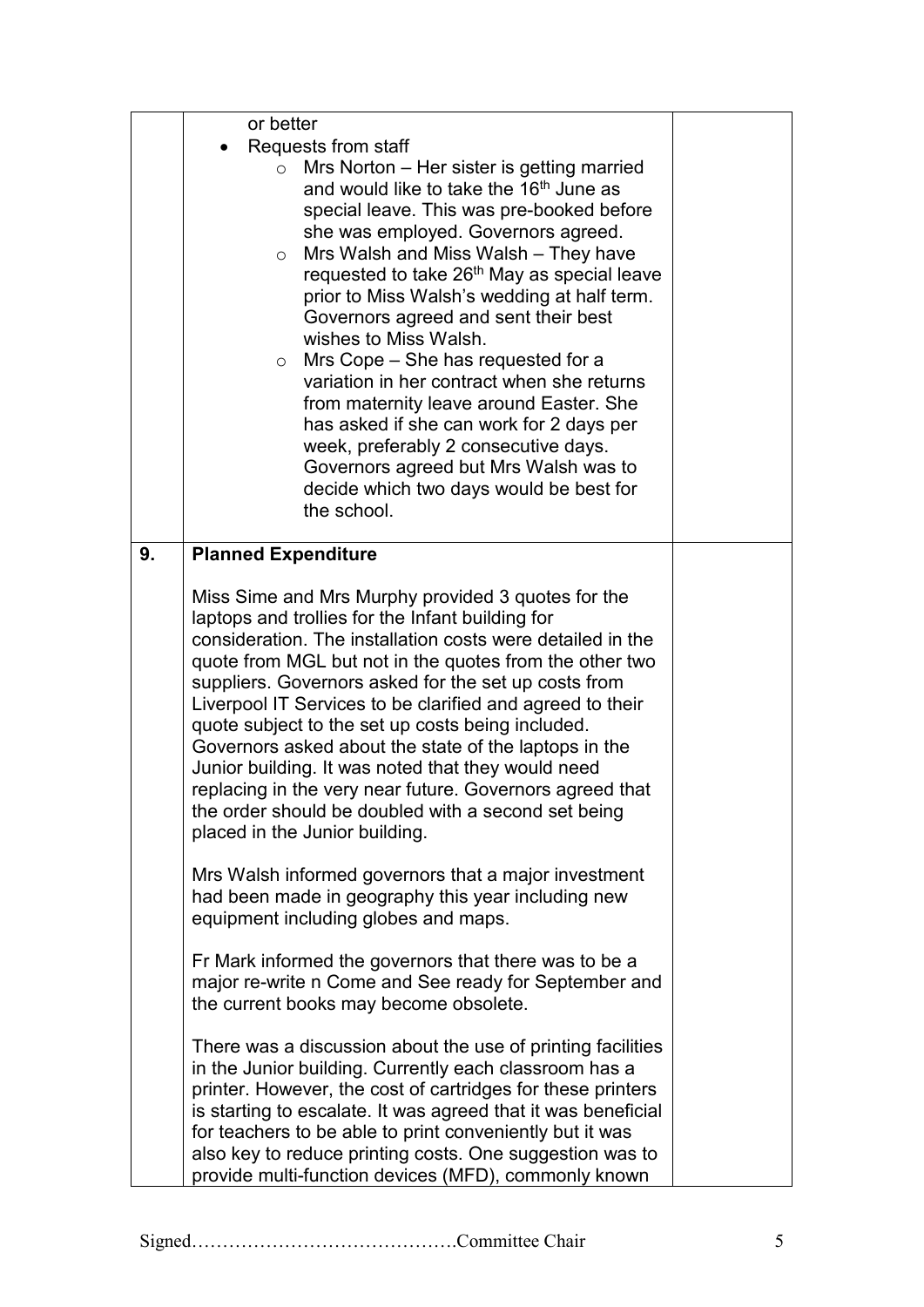|     | as photocopiers, closer to the classrooms. One on each<br>floor would enable teachers to print directly to it as well<br>as allowing for more convenient photocopying and<br>scanning facilities. The cost per copy of the printing is a<br>fraction of the cost per copy of using inkjet and laser<br>printers. A governor suggested that a compromise could<br>be found by limiting the number of print cartridges a<br>teacher was allowed to one set per term. This would then<br>encourage them to use the MFD. It would also ensure<br>that there was photocopying facilities available even<br>when another was unvailable. Governors agreed to this<br>suggestion and asked Mr Strom to cost the options.                                                                                                                                                                                                                                                                                                                                                                                                                                                                                                                                                    |     |
|-----|----------------------------------------------------------------------------------------------------------------------------------------------------------------------------------------------------------------------------------------------------------------------------------------------------------------------------------------------------------------------------------------------------------------------------------------------------------------------------------------------------------------------------------------------------------------------------------------------------------------------------------------------------------------------------------------------------------------------------------------------------------------------------------------------------------------------------------------------------------------------------------------------------------------------------------------------------------------------------------------------------------------------------------------------------------------------------------------------------------------------------------------------------------------------------------------------------------------------------------------------------------------------|-----|
|     | The photocopiers in the Infant building are due for<br>renewal. 3 cost options were presented to governors.<br>They were happy to accept the lowest cost option of<br>B&M Digital but asked for the two machines to be of<br>similar specifications in speed.                                                                                                                                                                                                                                                                                                                                                                                                                                                                                                                                                                                                                                                                                                                                                                                                                                                                                                                                                                                                        |     |
|     | Mr Strom supplied 3 quotes for an improved CCTV<br>coverage in the Junior building. Governors noted that<br>one quote provided less cameras and coverage for a<br>much higher price. They agreed to opt for the Ultra<br>Securities as it provided the highest spec (17 cameras<br>and more recording space) for a reasonable price.                                                                                                                                                                                                                                                                                                                                                                                                                                                                                                                                                                                                                                                                                                                                                                                                                                                                                                                                 |     |
| 10. | <b>Update on Catering</b>                                                                                                                                                                                                                                                                                                                                                                                                                                                                                                                                                                                                                                                                                                                                                                                                                                                                                                                                                                                                                                                                                                                                                                                                                                            |     |
|     | Mr Hegarty updated governors. Following the meeting,<br>the new owners had worked on the pensions issue as<br>well as the management issues we had expressed.<br>They have put a new management team in place and<br>have prepared a quote for school. The quote was tabled<br>to the meeting as was the list of questions submitted by<br>the school and the subsequent response. Governors<br>were reassured that the responses from CH&Co were<br>appropriate, clear and were happy with the price<br>provided. They discussed whether they should re-<br>evaluate all of the information provided during the<br>process 12 months ago. They were happy that both the<br>city council and Absolutely had maintained their standard<br>of production. Therefore the quality of provision was not<br>a factor that would change the decision from the previous<br>year. The financial and management issues that had<br>delayed the change of contract were now satisfied. They<br>reiterated their desire to have a single provider across<br>both sites. Therefore governors decided to reconfirm<br>their decision of 12 months ago and would ask<br>Absolutely to provide the meals to pupils on both sites.<br>Mr Strom was asked to move the process forward. | IS. |